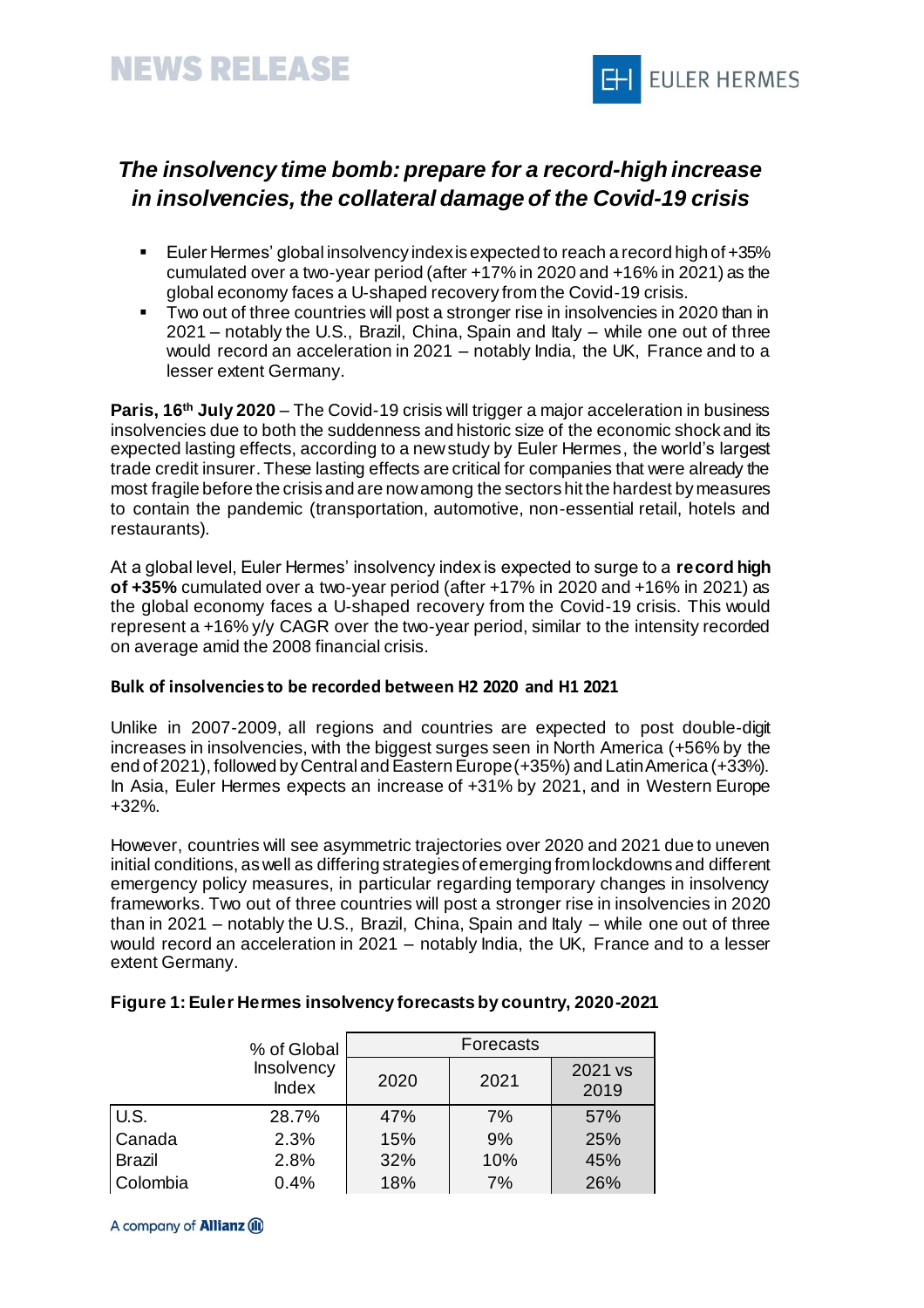| Chile                         | 0.4%  | 21%    | 7%    | 29%  |
|-------------------------------|-------|--------|-------|------|
| Germany                       | 5.3%  | 4%     | 8%    | 12%  |
| United Kingdom                | 4.1%  | 8%     | 33%   | 43%  |
| France                        | 3.8%  | 4%     | 20%   | 25%  |
| Italy                         | 2.9%  | 18%    | 8%    | 27%  |
| Spain                         | 1.9%  | 20%    | 17%   | 41%  |
| The                           | 1.2%  | 29%    | 10%   | 42%  |
| <b>Netherlands</b>            |       |        |       |      |
| Switzerland                   | 1.0%  | 6%     | 9%    | 15%  |
| Sweden                        | 0.8%  | 11%    | 5%    | 17%  |
| Belgium                       | 0.7%  | 4%     | 22%   | 26%  |
| Norway                        | 0.6%  | 12%    | 11%   | 24%  |
| Austria                       | 0.6%  | 10%    | 10%   | 21%  |
| Ireland                       | 0.5%  | 16%    | 24%   | 44%  |
| Denmark                       | 0.5%  | 16%    | 5%    | 22%  |
| Finland                       | 0.4%  | 19%    | 8%    | 29%  |
| Greece                        | 0.3%  | 7%     | 25%   | 33%  |
| Portugal                      | 0.3%  | 30%    | 10%   | 44%  |
| Luxembourg                    | 0.1%  | 18%    | 12%   | 31%  |
| Russia                        | 2.0%  | 18%    | 5%    | 23%  |
| Turkey                        | 1.3%  | 22%    | 7%    | 31%  |
| Poland                        | 0.7%  | 13%    | 10%   | 24%  |
| <b>Czech Republic</b>         | 0.3%  | 8%     | 24%   | 33%  |
| Romania                       | 0.3%  | 4%     | 18%   | 23%  |
| Hungary                       | 0.2%  | 13%    | 6%    | 20%  |
| Slovakia                      | 0.1%  | 22%    | 12%   | 38%  |
| <b>Bulgaria</b>               | 0.1%  | 3%     | 17%   | 21%  |
| Lithuania                     | 0.1%  | $-7%$  | 60%   | 49%  |
| Latvia                        | 0.0%  | 18%    | 14%   | 35%  |
| Estonia                       | 0.0%  | 76%    | 27%   | 123% |
| South Africa                  | 0.5%  | 12%    | 7%    | 20%  |
| Morocco                       | 0.2%  | 14%    | 10%   | 25%  |
| China                         | 17.2% | 21%    | 16%   | 40%  |
| Japan                         | 7.6%  | 8%     | 5%    | 13%  |
| India                         | 5.3%  | $-52%$ | 128%  | 9%   |
| South Korea                   | 2.3%  | 14%    | $-6%$ | 6%   |
| Australia                     | 2.0%  | 5%     | 5%    | 11%  |
| Taiwan                        | 0.8%  | 15%    | $-4%$ | 10%  |
| Singapore                     | 0.5%  | 15%    | 21%   | 39%  |
| Hong Kong                     | 0.5%  | 19%    | 3%    | 23%  |
| New Zealand                   | 0.3%  | 14%    | 6%    | 20%  |
| <b>GLOBAL</b><br><b>INDEX</b> | 100%  | 17%    | 16%   | 35%  |

"So far, government interventions to prevent a liquidity crunch for corporates, including tax deferrals, state loans and guarantees, wage subsidies and debt moratoriums, have helped limit the immediate translation of the Covid-19 shock into official insolvencies in many countries. But if this policy relief is withdrawn too fast, we expect the increase in insolvencies to be +5 to +10pp higher," says Maxime Lemerle, Head of Sector and Insolvency Research at Euler Hermes. "At the same time, prolonging support for too long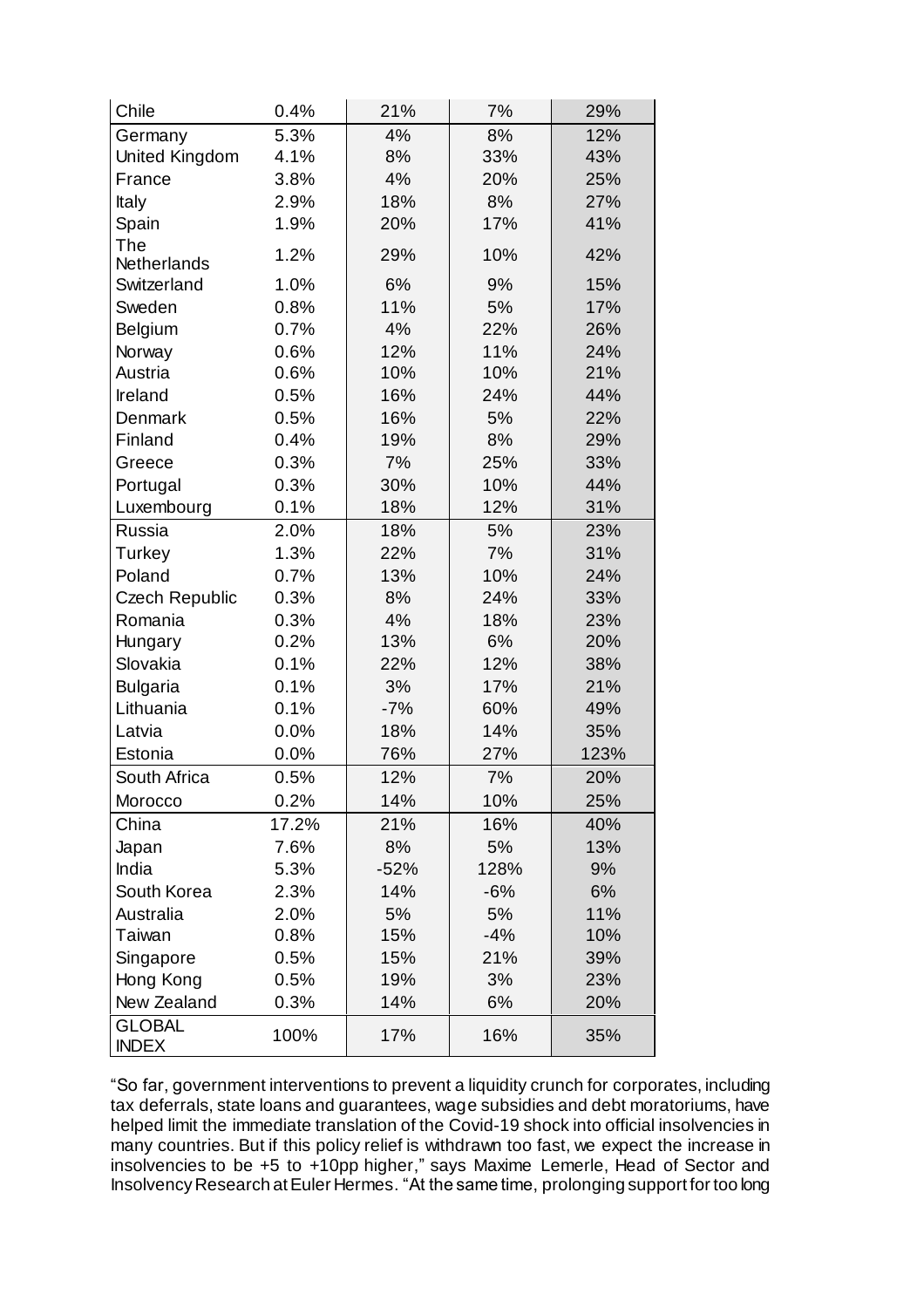could prop up 'zombie' companies, increasing insolvency risk in the medium to long term."

#### **Press contact**

#### **EULER HERMES GROUP**

Sophy Hunter +33 (0)1 84 11 61 33 sophie.hunter@eulerhermes.com

#### **VAE SOLIS COMMUNICATIONS**

Anaïs Agozo Ndelia +33 (0)1 53 92 80 10 [anais.agozo-ndelia@vae-solis.com](mailto:anais.agozo-ndelia@vae-solis.com)

## **Social media**

Follow us on Twitter [@eulerhermes](https://twitter.com/eulerhermes)



Follow us on LinkedIn [Euler Hermes](https://www.linkedin.com/company/euler-hermes/)



Follow us on YouTub[e eulerhermes](https://www.youtube.com/channel/UCwbtDMlhEdlLSp4SHffk6Lw)

**Euler Hermes** is the global leader in trade credit insurance and a recognized specialist in the areas of surety, collections, structured trade credit and political risk. Our proprietary intelligence network analyses daily changes in corporate solvency representing 92% of global GDP. We give companies the confidence to trade, and be paid. We compensate your company in the event of a bad debt, but more importantly, we help you avoid bad debt in the first place. Whenever we provide trade credit insurance or other finance solutions, our priority is predictive protection. But, when the unexpected arrives, our AA credit rating means we have the resources, backed by Allianz to provide compensation to maintain your business. Headquartered in Paris, Euler Hermes is present in 52 countries with 6,000 employees. In 2017, our consolidated turnover was €2.6 billion and insured global business transactions represented €894 billion in exposure.

For more information, please visit[: eulerhermes.com](http://www.eulerhermes.com/)

**We predict trade and credit risk today, so companies can have confidence in tomorrow.** 



Cautionary note regarding forward-looking statements: The statements contained herein may include prospects, statements of future expectations and other forward-looking statements that are based on management's current views and assumptions and involve known and unknown ri sks and uncertainties. Actual results, performance or events may differ materially from those expressed or implied in such forward-looking statements. Such deviations may arise due to, without limitation, (i) changes of the general economic conditions and competitive situation, particularly in the Allianz Group's core business and core markets, (ii) performance of financial markets (particularly market volatility, liquidity and credit events), (iii) frequency and severity of insured loss events, including from natural catastrophes, and the development of loss expenses, (iv) mortality and morbidity levels and trends, (v) persistency levels, (vi) particularly in the ba nking